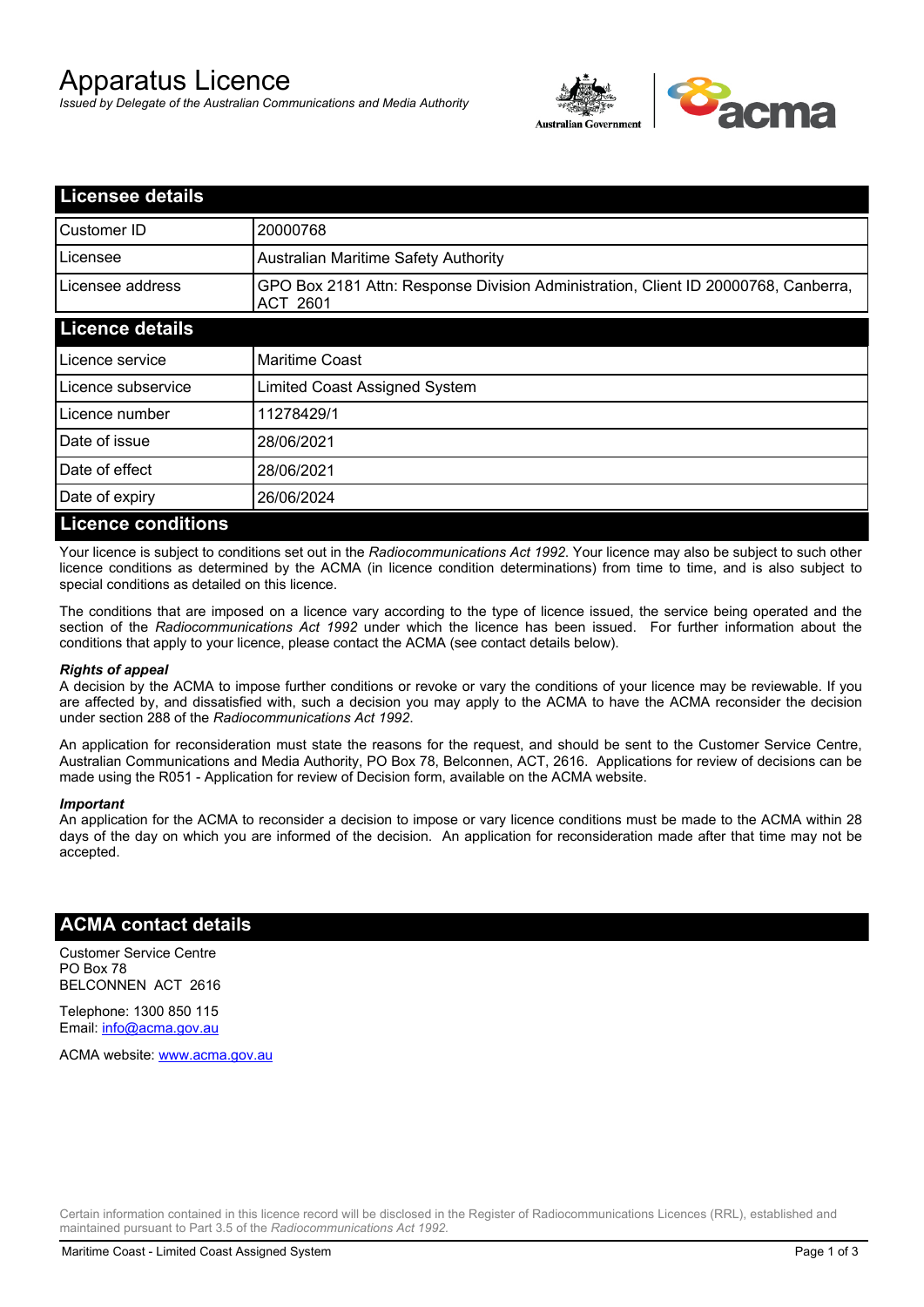# **Advisory Notes applying to licence no.: 11278429/1**

Conditions applicable to the operation of Limited Coast Assigned System authorised under this licence can be found in the Radiocommunications Licence Conditions (Apparatus Licence) Determination and the Radiocommunications Licence Conditions (Maritime Coast Licence) Determination. Copies of these determinations are available from the ACMA and from the ACMA home page (www.acma.gov.au).